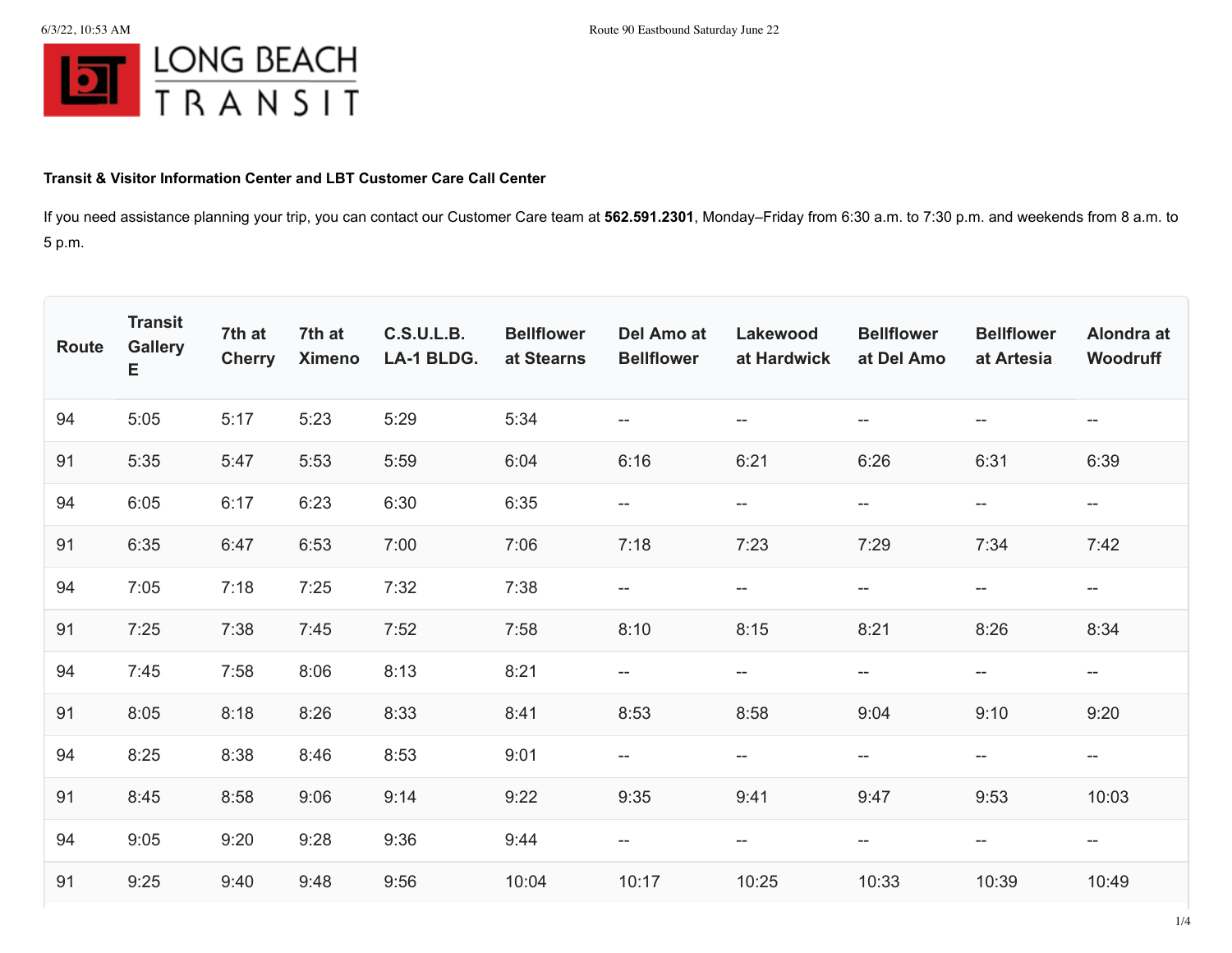| <b>Route</b> | <b>Transit</b><br><b>Gallery</b><br>Е | 7th at<br><b>Cherry</b> | 7th at<br><b>Ximeno</b> | <b>C.S.U.L.B.</b><br>LA-1 BLDG. | <b>Bellflower</b><br>at Stearns | Del Amo at<br><b>Bellflower</b>                     | Lakewood<br>at Hardwick            | <b>Bellflower</b><br>at Del Amo                     | <b>Bellflower</b><br>at Artesia | Alondra at<br>Woodruff                              |
|--------------|---------------------------------------|-------------------------|-------------------------|---------------------------------|---------------------------------|-----------------------------------------------------|------------------------------------|-----------------------------------------------------|---------------------------------|-----------------------------------------------------|
| 94           | 9:45                                  | 10:00                   | 10:08                   | 10:16                           | 10:24                           | $\overline{\phantom{m}}$                            | $\overline{\phantom{m}}$           | $--$                                                | $- -$                           | $\hspace{0.05cm} -\hspace{0.05cm} -\hspace{0.05cm}$ |
| 91           | 10:05                                 | 10:21                   | 10:29                   | 10:37                           | 10:45                           | 10:58                                               | 11:06                              | 11:14                                               | 11:20                           | 11:30                                               |
| 94           | 10:25                                 | 10:41                   | 10:49                   | 10:57                           | 11:05                           | ÷                                                   | $-\!$                              | $\overline{\phantom{a}}$                            | $\overline{\phantom{a}}$        | $\hspace{0.05cm} \dashv$                            |
| 91           | 10:45                                 | 11:01                   | 11:09                   | 11:17                           | 11:25                           | 11:38                                               | 11:46                              | 11:54                                               | 12:00                           | 12:08                                               |
| 94           | 11:05                                 | 11:21                   | 11:29                   | 11:37                           | 11:45                           | $\hspace{0.05cm} -\hspace{0.05cm} -\hspace{0.05cm}$ | $--$                               | $\overline{\phantom{a}}$                            | $- -$                           | $- -$                                               |
| 91           | 11:25                                 | 11:41                   | 11:49                   | 11:57                           | 12:05                           | 12:18                                               | 12:26                              | 12:34                                               | 12:40                           | 12:48                                               |
| 94           | 11:45                                 | 12:01                   | 12:09                   | 12:18                           | 12:26                           | ÷                                                   | $\overline{\phantom{a}}$           | $--$                                                | $\overline{\phantom{a}}$        | $- -$                                               |
| 91           | 12:05                                 | 12:20                   | 12:28                   | 12:37                           | 12:45                           | 12:58                                               | 1:06                               | 1:14                                                | 1:20                            | 1:28                                                |
| 94           | 12:25                                 | 12:40                   | 12:48                   | 12:57                           | 1:05                            | --                                                  | $\overline{\phantom{a}}$           | $\overline{\phantom{a}}$                            | $- -$                           | $-\!$ $\!-$                                         |
| 91           | 12:45                                 | 1:00                    | 1:08                    | 1:17                            | 1:25                            | 1:38                                                | 1:46                               | 1:54                                                | 2:00                            | 2:08                                                |
| 94           | 1:05                                  | 1:20                    | 1:28                    | 1:37                            | 1:45                            | --                                                  | $\overline{\phantom{a}}$           | $\overline{\phantom{a}}$                            | $\overline{\phantom{a}}$        | $-\!$ $\!-$                                         |
| 91           | 1:25                                  | 1:40                    | 1:48                    | 1:57                            | 2:05                            | 2:18                                                | 2:26                               | 2:34                                                | 2:40                            | 2:48                                                |
| 94           | 1:45                                  | 2:00                    | 2:08                    | 2:17                            | 2:25                            | $-\!$ $\!-$                                         | $\hspace{0.05cm} -\hspace{0.05cm}$ | $\overline{\phantom{a}}$                            | $- -$                           | $- -$                                               |
| 91           | 2:05                                  | 2:20                    | 2:28                    | 2:37                            | 2:45                            | 2:58                                                | 3:06                               | 3:14                                                | 3:20                            | 3:28                                                |
| 94           | 2:25                                  | 2:40                    | 2:48                    | 2:57                            | 3:05                            |                                                     | $--$                               |                                                     |                                 |                                                     |
| 91           | 2:45                                  | 3:00                    | 3:09                    | 3:18                            | 3:26                            | 3:39                                                | 3:47                               | 3:55                                                | 4:01                            | 4:09                                                |
| 94           | 3:05                                  | 3:20                    | 3:29                    | 3:38                            | 3:46                            |                                                     | $- -$                              | $\hspace{0.05cm} -\hspace{0.05cm} -\hspace{0.05cm}$ | $--$                            | $\hspace{0.05cm} -\hspace{0.05cm} -\hspace{0.05cm}$ |
| 91           | 3:25                                  | 3:40                    | 3:49                    | 3:58                            | 4:06                            | 4:18                                                | 4:26                               | 4:34                                                | 4:40                            | 4:48                                                |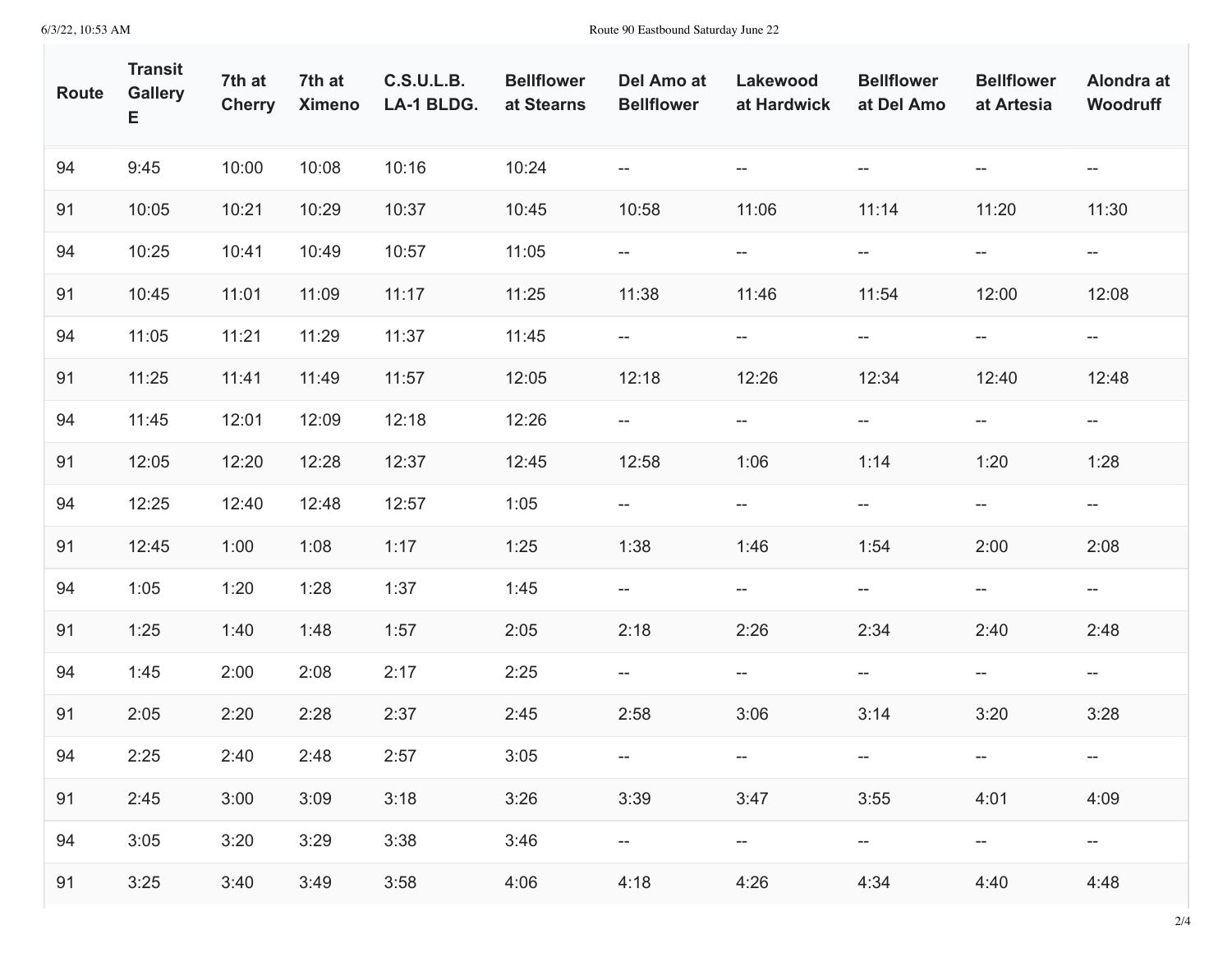| Route | <b>Transit</b><br><b>Gallery</b><br>Е | 7th at<br><b>Cherry</b> | 7th at<br><b>Ximeno</b> | <b>C.S.U.L.B.</b><br>LA-1 BLDG. | <b>Bellflower</b><br>at Stearns | Del Amo at<br><b>Bellflower</b> | Lakewood<br>at Hardwick            | <b>Bellflower</b><br>at Del Amo                     | <b>Bellflower</b><br>at Artesia | Alondra at<br>Woodruff   |
|-------|---------------------------------------|-------------------------|-------------------------|---------------------------------|---------------------------------|---------------------------------|------------------------------------|-----------------------------------------------------|---------------------------------|--------------------------|
| 94    | 3:45                                  | 4:00                    | 4:08                    | 4:17                            | 4:25                            | --                              | $\hspace{0.05cm} -\hspace{0.05cm}$ | $\hspace{0.05cm} -\hspace{0.05cm} -\hspace{0.05cm}$ | $\overline{\phantom{a}}$        | $- -$                    |
| 91    | 4:05                                  | 4:20                    | 4:28                    | 4:37                            | 4:45                            | 4:57                            | 5:05                               | 5:12                                                | 5:18                            | 5:26                     |
| 94    | 4:25                                  | 4:40                    | 4:48                    | 4:57                            | 5:05                            | --                              | $\overline{\phantom{a}}$           | $\hspace{0.05cm} \dashv$                            | $\hspace{0.05cm} \dashv$        | $\overline{\phantom{a}}$ |
| 91    | 4:45                                  | 5:00                    | 5:08                    | 5:16                            | 5:24                            | 5:36                            | 5:44                               | 5:51                                                | 5:57                            | 6:05                     |
| 94    | 5:05                                  | 5:20                    | 5:28                    | 5:36                            | 5:44                            | $- -$                           | $- -$                              | $-\!$                                               | $\hspace{0.05cm} \dashv$        | $- -$                    |
| 91    | 5:25                                  | 5:40                    | 5:48                    | 5:56                            | 6:04                            | 6:16                            | 6:22                               | 6:28                                                | 6:34                            | 6:42                     |
| 94    | 5:45                                  | 6:00                    | 6:07                    | 6:14                            | 6:21                            | $-\!$                           | $-\!$                              | $\hspace{0.05cm} \dashv$                            | --                              | $\overline{\phantom{a}}$ |
| 91    | 6:05                                  | 6:19                    | 6:26                    | 6:33                            | 6:40                            | 6:52                            | 6:58                               | 7:04                                                | 7:10                            | 7:18                     |
| 94    | 6:25                                  | 6:39                    | 6:46                    | 6:53                            | 7:00                            | $- -$                           | $-\!$                              | $-\!$                                               | $\overline{\phantom{a}}$        | $\overline{\phantom{a}}$ |
| 94    | 6:45                                  | 6:59                    | 7:06                    | 7:13                            | 7:20                            | $-\!$                           | --                                 | --                                                  | $\hspace{0.05cm} \dashv$        | $-\!$                    |
| 91    | 7:05                                  | 7:19                    | 7:26                    | 7:33                            | 7:39                            | 7:51                            | 7:57                               | 8:03                                                | 8:09                            | 8:17                     |
| 94    | 7:35                                  | 7:48                    | 7:55                    | 8:02                            | 8:08                            | $- -$                           | $- -$                              | $\overline{\phantom{a}}$                            | $\hspace{0.05cm} \dashv$        | $-\!$                    |
| 91    | 8:05                                  | 8:18                    | 8:25                    | 8:32                            | 8:38                            | 8:50                            | 8:56                               | 9:02                                                | 9:08                            | 9:16                     |
| 94    | 8:35                                  | 8:48                    | 8:55                    | 9:02                            | 9:08                            | $-\!$                           | $- -$                              | $- -$                                               | $- -$                           | $-\!$                    |
| 94    | 9:05                                  | 9:17                    | 9:24                    | 9:31                            | 9:37                            | $--$                            | --                                 | $--$                                                |                                 |                          |
| 94    | 9:35                                  | 9:47                    | 9:54                    | 10:01                           | 10:07                           | --                              | --                                 | --                                                  |                                 | $-\!$                    |
| 94    | 10:05                                 | 10:17                   | 10:24                   | 10:31                           | 10:37                           | --                              | $- -$                              | $- -$                                               | $- -$                           | $- -$                    |
| 94    | 10:30                                 | 10:42                   | 10:49                   | 10:56                           | 11:02                           | $-\!$                           | $- -$                              | $\hspace{0.05cm} \dashv$                            | $-\!$                           | $-\!$                    |